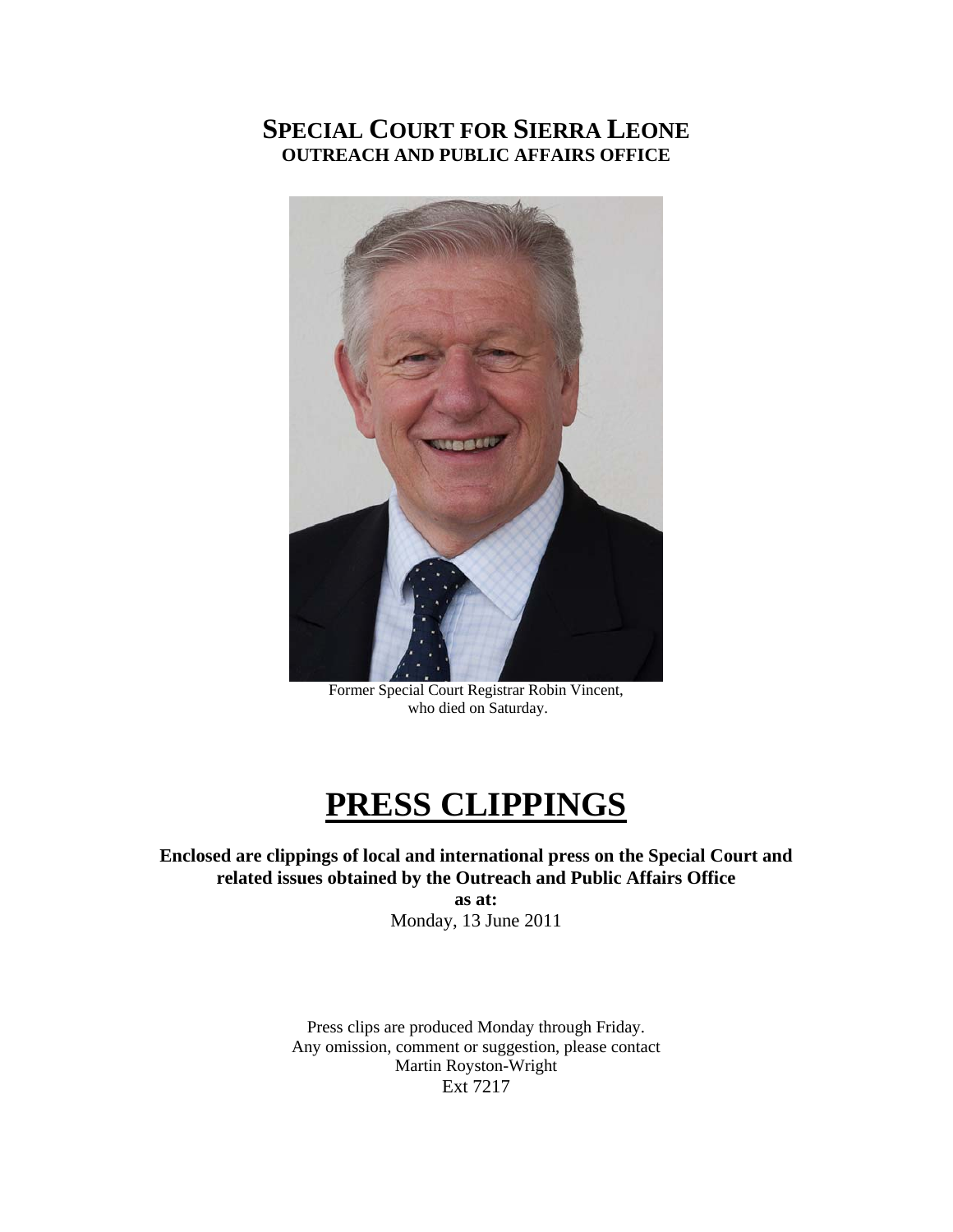| <b>Local News</b>                                                                                    |        |
|------------------------------------------------------------------------------------------------------|--------|
| Special Court Pays Tribute to Former Registrar Robin Vincent / OPA                                   | Page 3 |
| Special Court Gives Judge 3 <sup>rd</sup> Term / Concord Times                                       | Page 4 |
| Special Court Indicts Bomblast, 4 Others / New Storm                                                 | Page 5 |
| <b>International News</b>                                                                            |        |
| S.A. Court Postpones Campbell's Diamond 'Gift' Trial / Capital FM                                    | Page 6 |
| Ngirabatware Trial Resumes Monday / Hirondelle News Agency                                           | Page 7 |
| <b>ICTR</b> to Deliver Judgement in August for Four Former Ministers / <i>Hirondelle News Agency</i> | Page 8 |
| ICC Chief Hopes Gaddafi Will 'be Arrested' Soon / Agence France Presse                               | Page 9 |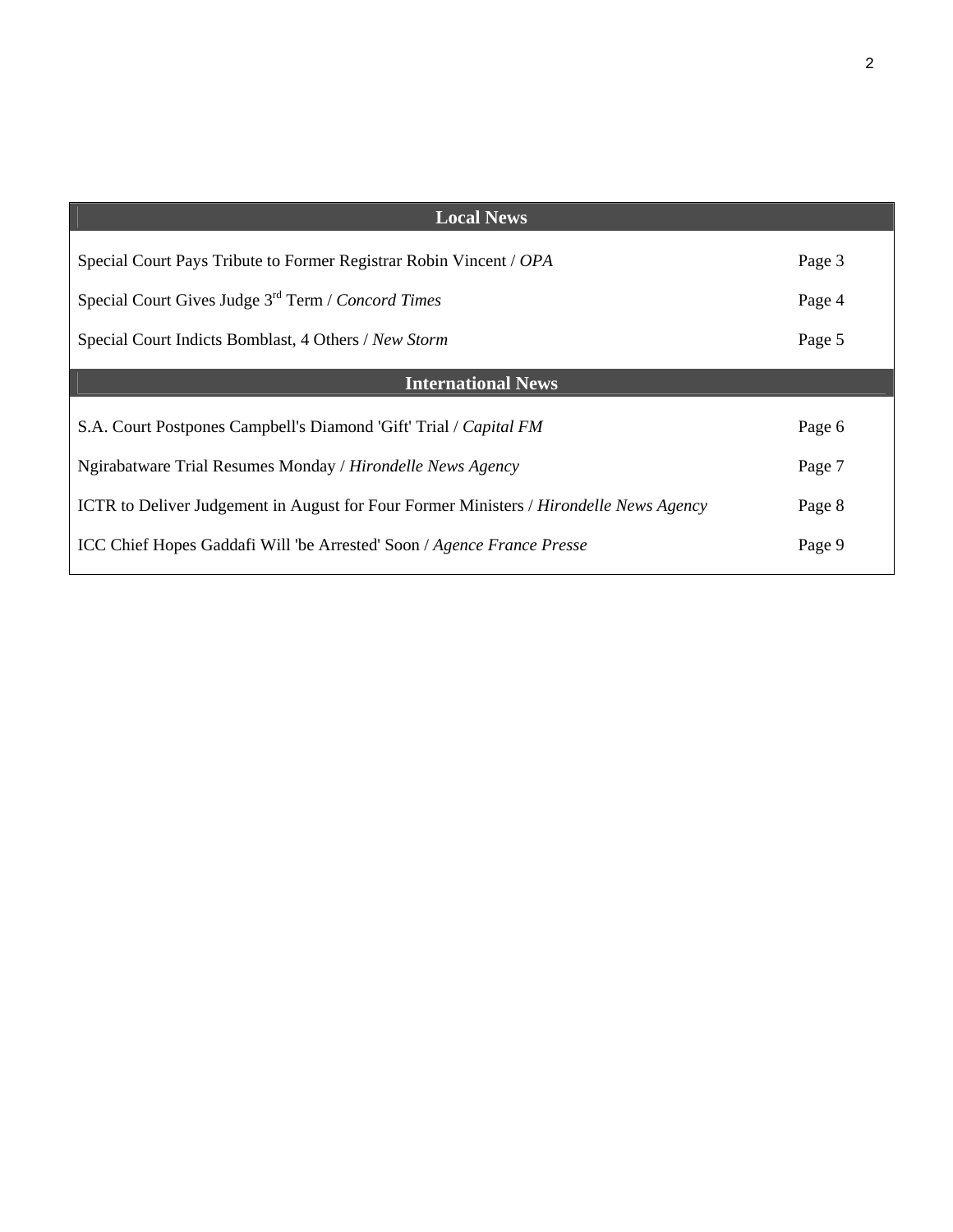

### **Special Court for Sierra Leone**

Outreach and Public Affairs Office

## **PRESS RELEASE Freetown, Sierra Leone, 13 June 2011**

### **Special Court Pays Tribute to Former Registrar Robin Vincent**

Registrar Binta Mansaray has expressed the Court's condolences to the family of former Registrar Robin Vincent,



who passed away over the weekend in Manchester, U.K.

 $Robin - as he was known to the staff - took part in the negotiations to set up$ the Special Court and served as its first Registrar, from 2002 until September 2005. He later served as the first Registrar of the Special Tribunal for Lebanon.

Ms. Mansaray commended him as an excellent colleague and a genuine friend.

Robin Vincent will be remembered for his dedication to the Special Court a nd the people of Sierra Leone. He will also be remembered for his extra ordinary vision and his contributions to international justice. The post of Principal Defender – unique to the Special Court – was created because of his concerns that the Defence often lacked a voice in international tribunals. Robin also strongly supported the formation of the Court's Outreach programme in the belief that the Court, the first international situated in the country where the

crimes took place, could and should contribute to post-war reconciliation, the fight against impunity, and the restoration of the rule of law.

He will be remembered for his open door policy: all staff members, from Chiefs of Section to cleaners were welcome to come to his office and to express their concerns.

Despite his departure in 2005, Robin Vincent remained a friend of the Special Court, and of his former colleagues.

Ms. Mansaray pointed out that, although there have been three Registrars in the years Robin Vincent departed the Special Court, they have largely followed the path that he set out.

"The Special Court is his legacy," she said.

#### #END

The Special Court is an independent tribunal established jointly by the United Nations and the Government of Sierra Leone. It is mandated to bring to justice those who bear the greatest responsibility for atrocities committed in Sierra Leone after 30 November 1996.

INFORMATION FOR MEDIA - NOT FOR ADVERTISING

Produced by the Outreach and Public Affairs Office Special Court for Sierra Leone Mobile: 232 76 655732; Email: SCSL-pressoffice@un.org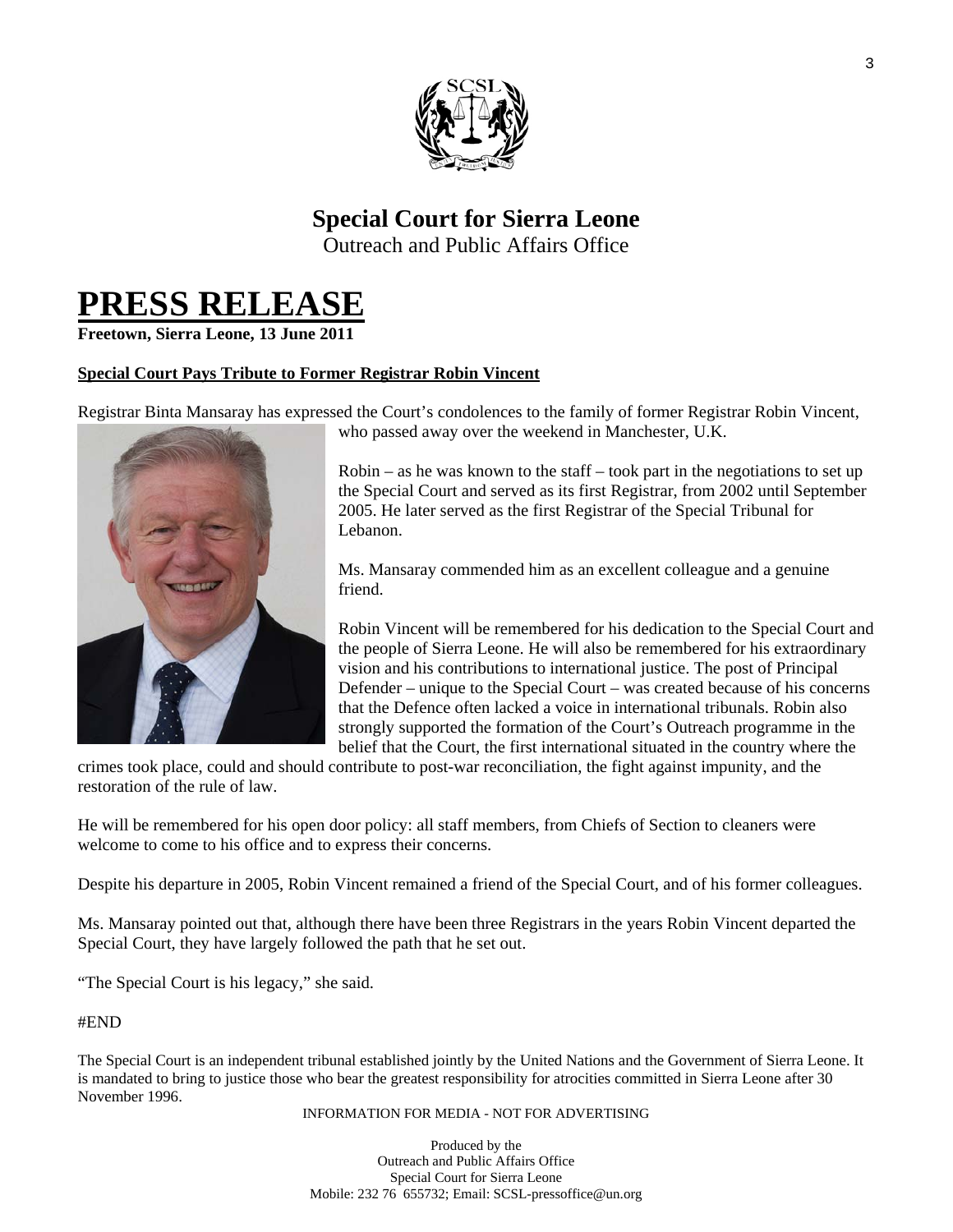### **Concord Times** Monday, 13 June 2011

# COL



Justice Jon M. Kamanda of Sierra Leone has been reelected unanimously to a third term as Presiding Judge of the Appeals Chamber of the United Nations-backed war crimes tribunal set up to deal with crimes committed during the civil war in that West African nation.

The selection as appeals court presiding judge, voted last month in a plenary session of judges in The Hague, automatically makes him the President of the Special Court for Sierra Leone (SCSL).

Justice Emmanuel Ayoola of Nigeria has also been re-elected as Vice-President, according to a press release issued Friday Contd. page 4

### **Special Court gives** Salone Judge 3rd term of the Revolutionary Frompage 1

 $by<sub>1</sub>$ the court in Freetown.

The Special Court is an independent tribunal established jointly by Sierra Leone's government and the UN in 2002. It is mandated to try those who bear the greatest responsibility for atrocities committed in Sierra Leone after 30 November 1996.

The trials of three former leaders of the Armed Forces Revolutionary Council (AFRC), two members of the Civil Defence Forces (CDF) and three former leaders

United Front have been completed, including appeals.

The trial of former Liberian President Charles Taylor, which is taking place in The Hague, is currently in the defence phase.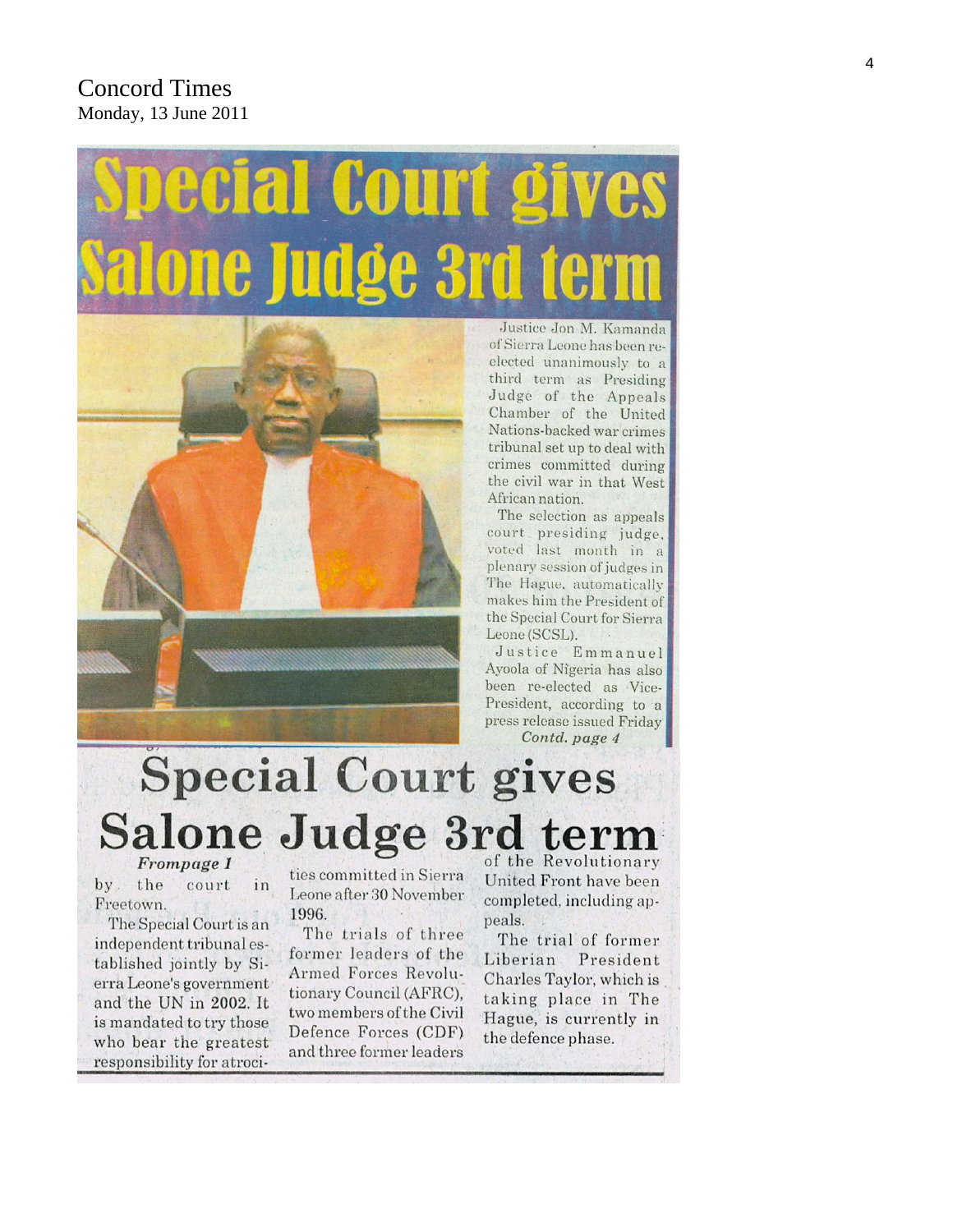### **New Storm** Monday, 13 June 2011



long arm of the defunct Revolutionary United Front murderous outfit and their ruthless counterpart, the Armed Sierra Leone talk about the unassailable arm of the law,

today the International Community and the people of

#### allegedly for contempt of court. Read Press Release on Page 2

### urt Indicts Bomblast, ess Rel Special Court Indicts Five for Contempt,

Alleges Interference With Witnesses Five persons have been served with "orders in lieu of an indictment" charging them with contempt of court under Rule 77(A) of the Rules. They are alleged to have interfered with Prosecution witnesses who testified in two separate trials before the Special Court.

Two convicted former leaders of the Armed Forces Revolutionary Council, Ibrahim Bazzy Kamara and Santigie Borbor Kanu (AKA: "Five-Five"), were given the indictment at Rwanda's Mpanga Prison, where

they are serving lengthy sentences for war crimes and crimes against humanity. Charged with Kamara and Kanu are Hassan Papa Bangura (AKA: "Bomblast") and Samuel Kargbo (AKA "Sammy Ragga), resident in Sierra Leone. All four are charged with two counts of attempting to bribe a witness to recant his previous testimony.

Kamara faces an additional count of disclosing the name of a protected witness, "in

knowing violation of an order of a Cham ber."

In a separate order, the Trial Chamber charged Eric Senessie on nine counts of attempting to induce Prosecution witnesses in the Taylor trial to recant testimony they gave before the Court.

No arrest warrants have been issued. All of the accused have sought guidance from the Special Court's Defence Office on obtaining counsel.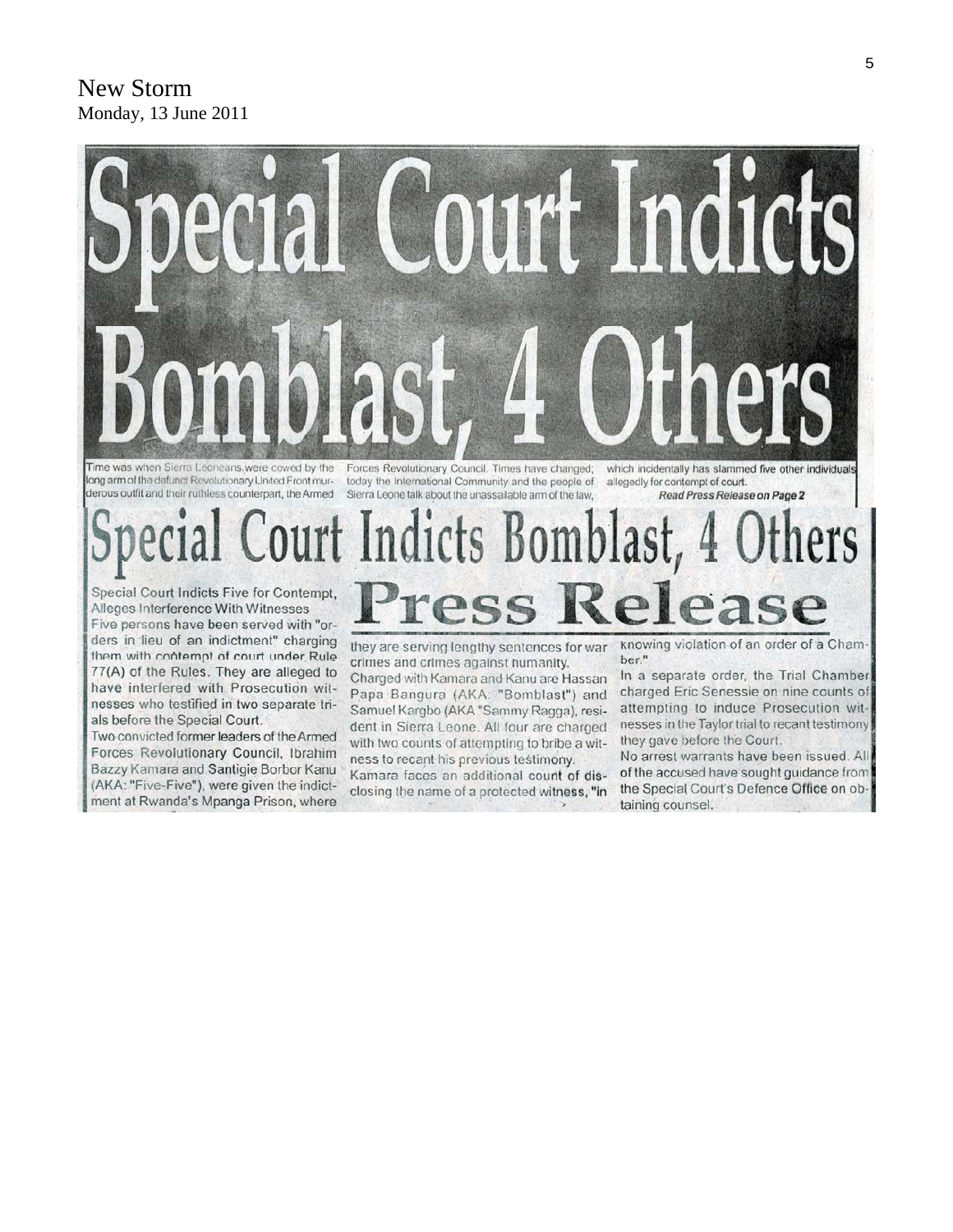### Capital FM (Kenya)

Monday, 13 June 2011

### **S.A. court postpones Campbell's diamond 'gift' trial**

### BY AGENCE FRANCE PRESSE

A South African court Monday postponed the trial of a former Nelson Mandela charity official who held diamonds at the centre of the war crimes trial of ex-Liberian president Charles Taylor.

Jeremy Ractliffe, a former trustee of Nelson Mandela Children's Fund, is charged with contravention of Diamonds Act for the possession of rough diamonds which he said he received from supermodel Naomi Campbell.

The postponement was due to power failure in the court, magistrate Renier Boshoff said, adding the trial will now open on Wednesday, Sapa news agency reported.

"Looks like we are in the dark here," he said before postponing proceedings.

Ractliffe handed over the diamonds to the local authorities after Campbell's testimony in The Hague, where she admitted receiving a gift of "dirty-looking stones" she assumed were from Taylor in 1997.

Campbell said she handed the stones to Ractliffe.

Taylor, Liberia's president from 1997 to 2003, is charged with 11 counts of war crimes and crimes against humanity for his alleged role in the 1991-2001 civil war in neighbouring Sierra Leone that claimed some 120,000 lives.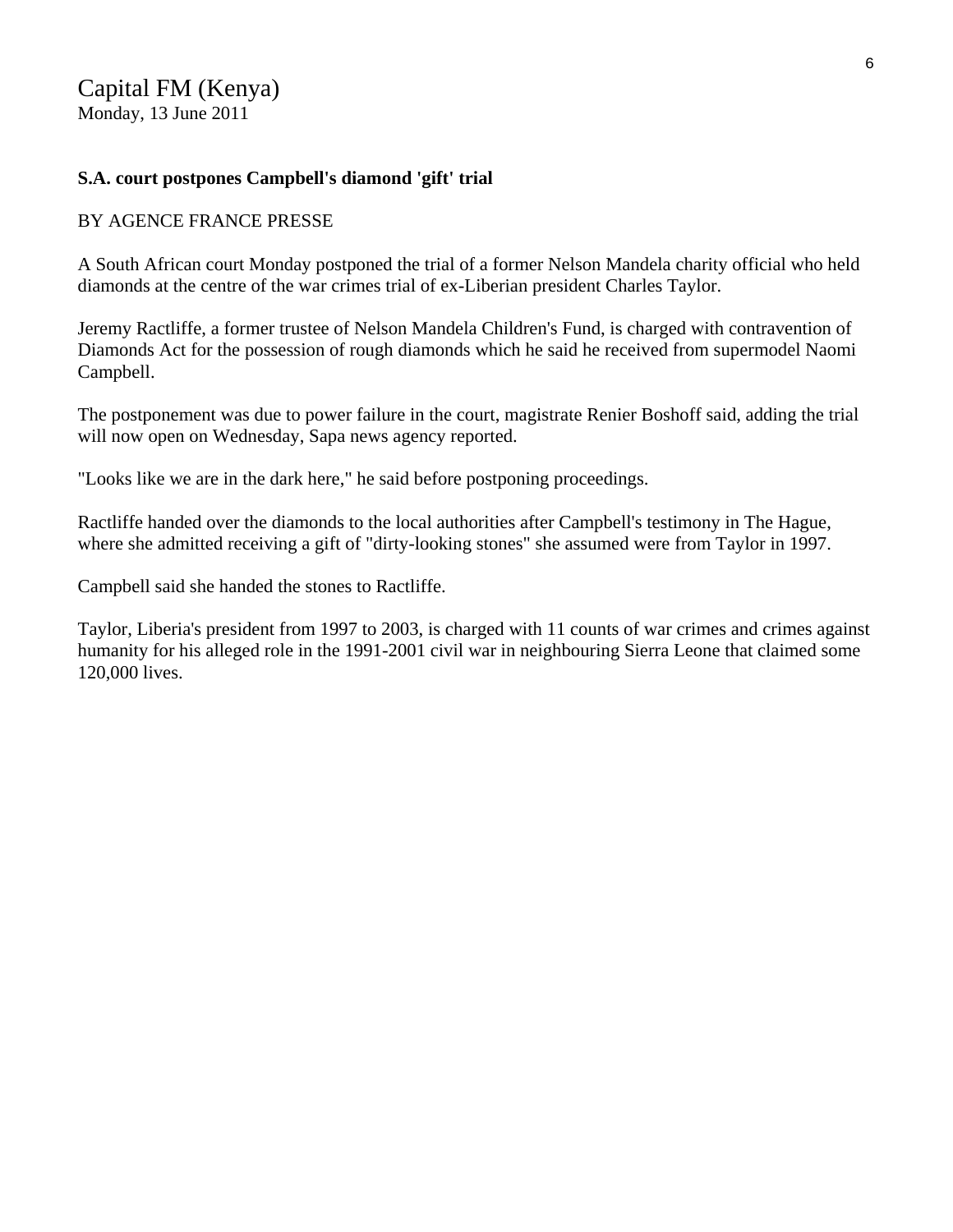### Hirondelle News Agency

Friday, 10 June 2011

### **Ngirabatware trial resumes Monday**

The trial of former Rwandan Planning Minister, Augustin Ngirabatware, who is charged with genocide and crimes against humanity, resumes on Monday before the International Criminal Tribunal for Rwanda (ICTR).

Ngirabatware, who completed giving his own evidence on February 15, 2011, is expected to continue presenting his defence case. The defence is projecting to call 60 witnesses out of 96 it had earlier proposed.

The former minister, who allegedly launched appeals to kill Tutsis during numerous meetings in his home region in 1994, is charged with genocide, crimes and or in the alternative conspiracy to commit genocide, direct and public incitement to commit genocide and extermination and rape as crimes against humanity.

He hails from what used to be the Nyamyumba district Gisenyi prefecture (North of Rwanda). He is the son-in-law of Felicien Kabuga, the alleged sponsor of the 1994 genocide, who is still on the run.

Ngirabatware fled Rwanda in July 1994 and subsequently worked in various research institutes in Gabon and France. He was arrested in Germany on September 17, 2007 and has been in ICTR custody since October 8, 2008.

On the same Monday, there would also be resumption of special deposition proceedings in the case involving Kabuga, who is charged with 11 counts of conspiracy to commit genocide, genocide, complicity in genocide and direct and public incitement to commit genocide.

The most wanted genocide fugitive is also facing charges of crimes against humanity for murder, extermination, rape, persecution and inhuman acts and other charges of war crimes.

FK/ER/GF

© Hirondelle News Agency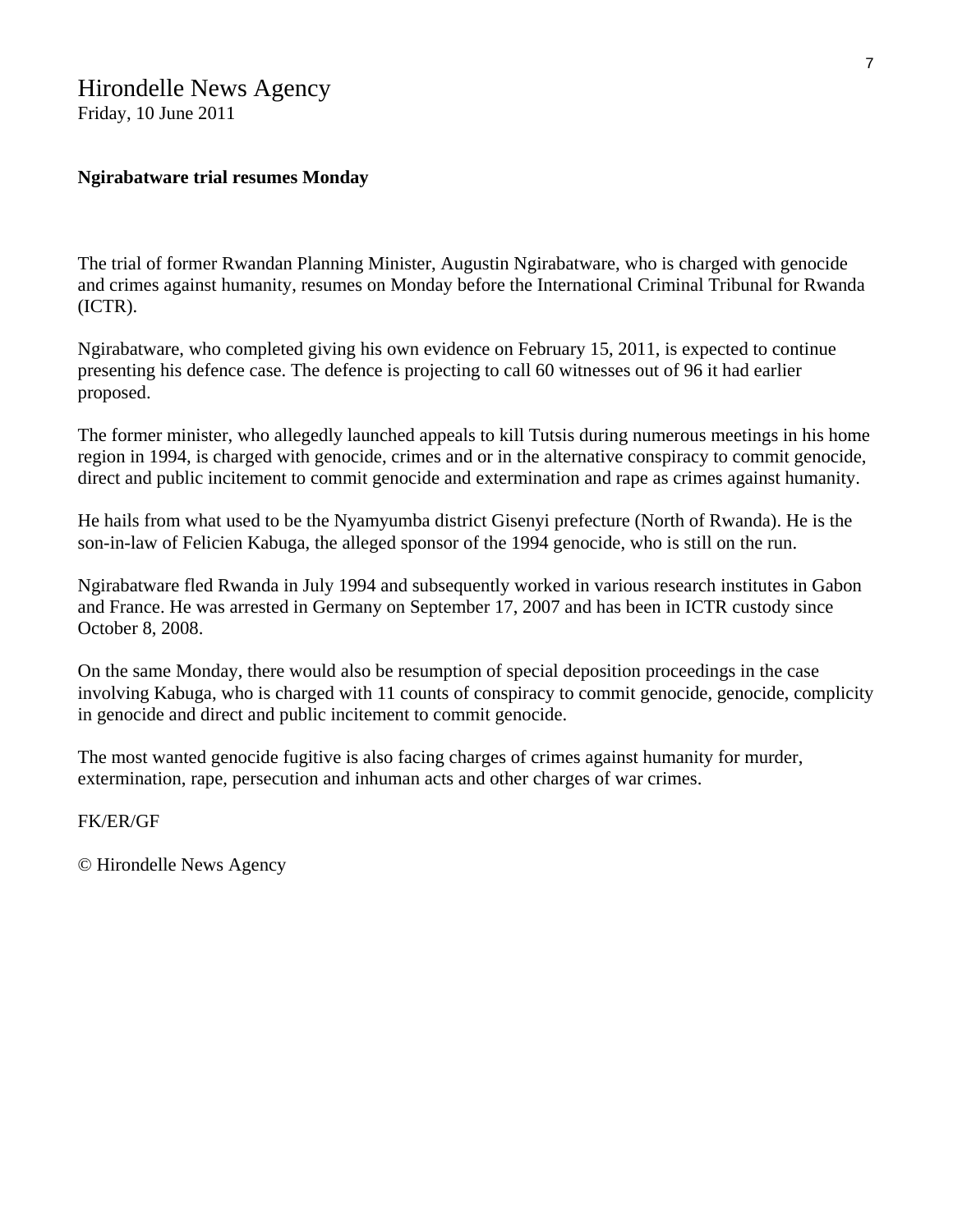### Hirondelle News Agency Friday, 10 June 2011

### **ICTR to deliver judgement in August for four former ministers**

Arusha, June 10, 2011 (FH) -The International Criminal Tribunal for Rwanda (ICTR) is expected to deliver in August this year the judgement in the case involving four former Rwandan Ministers.

These are Casimir Bizimungu (Health), Prosper Mugiraneza, (Public Service), Jérome Bicamumpaka (Foreign Affairs) and Justin Mugenzi (Trade).

"The Bizimungu Judgement will be delivered by August," the ICTR President, Judge Khalida Rachid Khan told the United Nations Security Council when presenting her six-monthly report on the Tribunal's completion strategy.

Delivery of judgement comes twelve years after the arrest of the suspects. The highly awaited event also comes eight years after the commencement of the trial commonly known as Government II.

The Trial Chamber presided over by Judge Khan has been drafting the judgement for three years since the parties (prosecution and defence) completed presenting their respective cases. Other members of the Chamber are Judges Emile Short and Lee Muthoga.

For four times, Mugiraneza requested for dismissal of the indictment for ''violation of right to trial without undue delay.'' The Chamber, Judge Short dissenting, rejected the requests for failure to show how the defendant's rights were violated.

In his dissenting opinion, Judge Short said his co-members had not considered reasonableness of time taken after closing of case hearing. The evidence phase of the case was closed on June 12, 2008 and closing arguments were heard between December 1 and 5, 2008.

The president also said in her address to the Council that judgement for other three cases would be delivered in the fourth quarter of this year. They include that of former top officials of then Rwandan ruling party, MRND, Matthieu Ngirumpatse, who was the President and his Vice-President, Edouard Karemera.

Others involve former Mayor of Kivumu Commune in Kibuye prefecture, Western Rwanda, Grégoire Ndahimana and that of ex-Youth Minister Callixte Nzabonimana.

She further pointed out that the Tribunal has completed 88 percent of its work at trial level and by the end of year 2011, less than four percent of the total work would be left out. "We estimate that this work will be completed by the time the Residual Mechanism begins in July 2012," she said.

FK/ER/GF

© Hirondelle News Agency